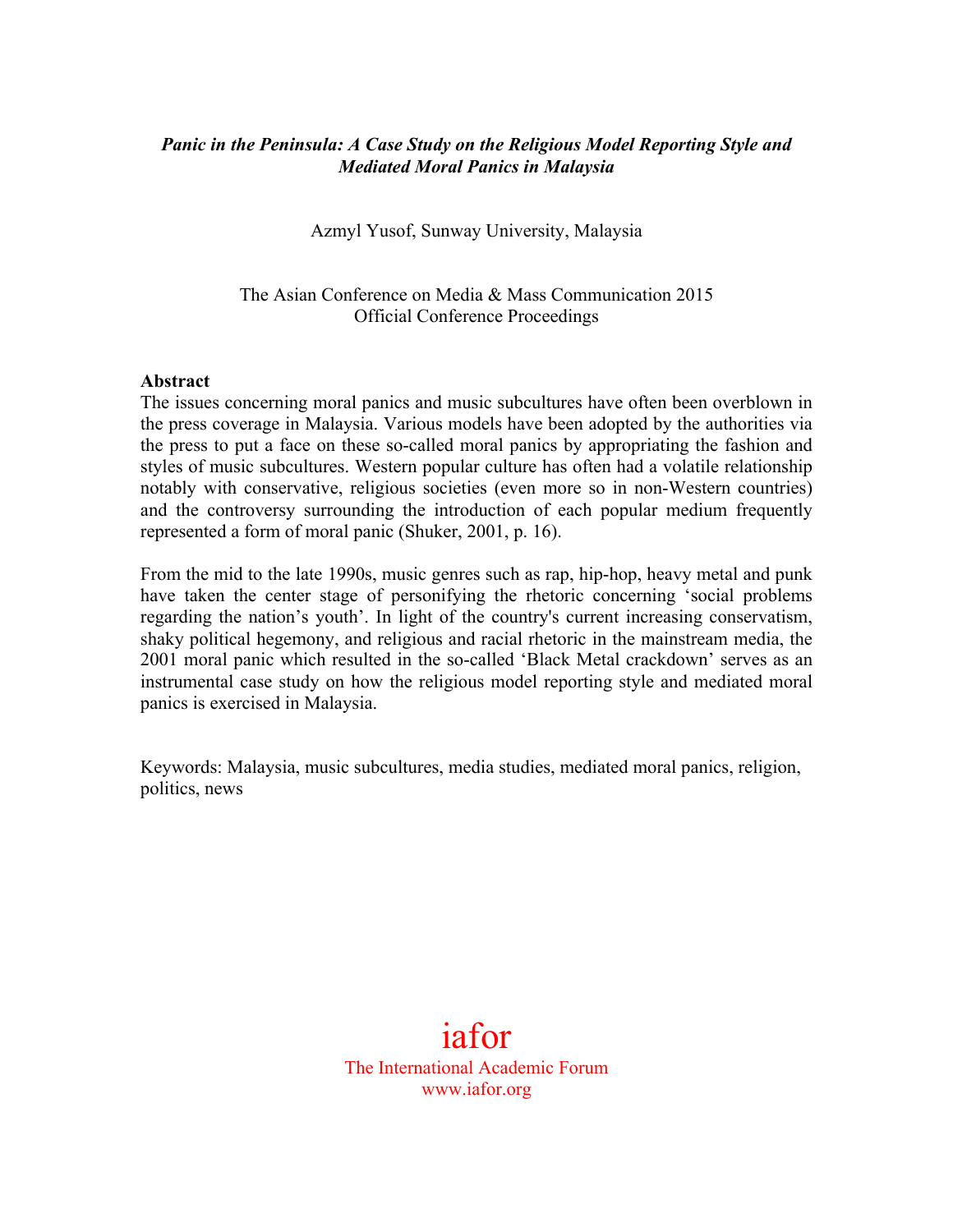The issues concerning moral panics and music subcultures have often been overblown in the press coverage in Malaysia. Various models have been adopted by the authorities via the press to put a face on these so-called moral panics by appropriating the fashion and styles of music subcultures. Western popular culture has often had a volatile relationship notably with conservative, religious societies (even more so in non-Western countries) and the controversy surrounding the introduction of each popular medium frequently represented a form of moral panic (Shuker, 2001, p. 16). From the mid to the late 1990s, music genres such as rap, hip-hop, heavy metal and punk have taken the center stage of personifying the rhetoric concerning 'social problems regarding the nation's youth'. The 2001 moral panic resulted in what has been dubbed the 'Black Metal crackdown'.

A period of moral panic, as described by Stanley Cohen in his seminal book *Folk Devils and Moral Panics* (1972), consisted of:

> …A period, episode, person or group of persons emerges to become defined as a threat to societal values and interests; its nature is presented in a stylized and stereotypical fashion by the mass media; the moral barricades are manned by editors, bishops, politicians and other rightthinking people; socially accredited experts pronounce their diagnoses and solutions…the condition then disappears, submerges or deteriorates and becomes more visible. (p. 9)

Heavy metal has gained notoriety in the past, notably in the United States, in regard to moral panic including court actions against heavy metal bands by parents and politicians blaming and holding them accountable for youth suicides, Satanism and other social ills (Bennett, 2001, pp. 53-55). Black metal has in particular raised concern in Norway where black metal bands have appropriated the genre to anti-Christian and racist sentiments that had apparently resulted in the burning of churches and racial murders and incarceration of the offenders. However, these tend to be isolated cases and do not represent the general black metal listeners and followers, who have been identified as being mostly passive despite their critical ideology concerning society (Bennett, 2001, pp. 55-56).

Black metal therefore has had an even more notorious history especially concerning religion and occults. Rap, hip-hop and punk subcultures tend to be more socially and culturally based and centers primarily around the music and the ideology it represents as an alternative lifestyle that revels in their identity and marginalised position. These subcultures also seldom incite religious hatred or racially discriminate (unless Naziskinheads are accounted for).

#### **Research questions**

This paper involves an analysis of the reporting style of the 2001 'Black Metal Crackdown'. The research questions are as follows:

Was the 2001 'Black Metal crackdown' in Malaysia primarily a simulated moral panic? If so, what models were used and why? If not, what evidence is there of a real moral panic?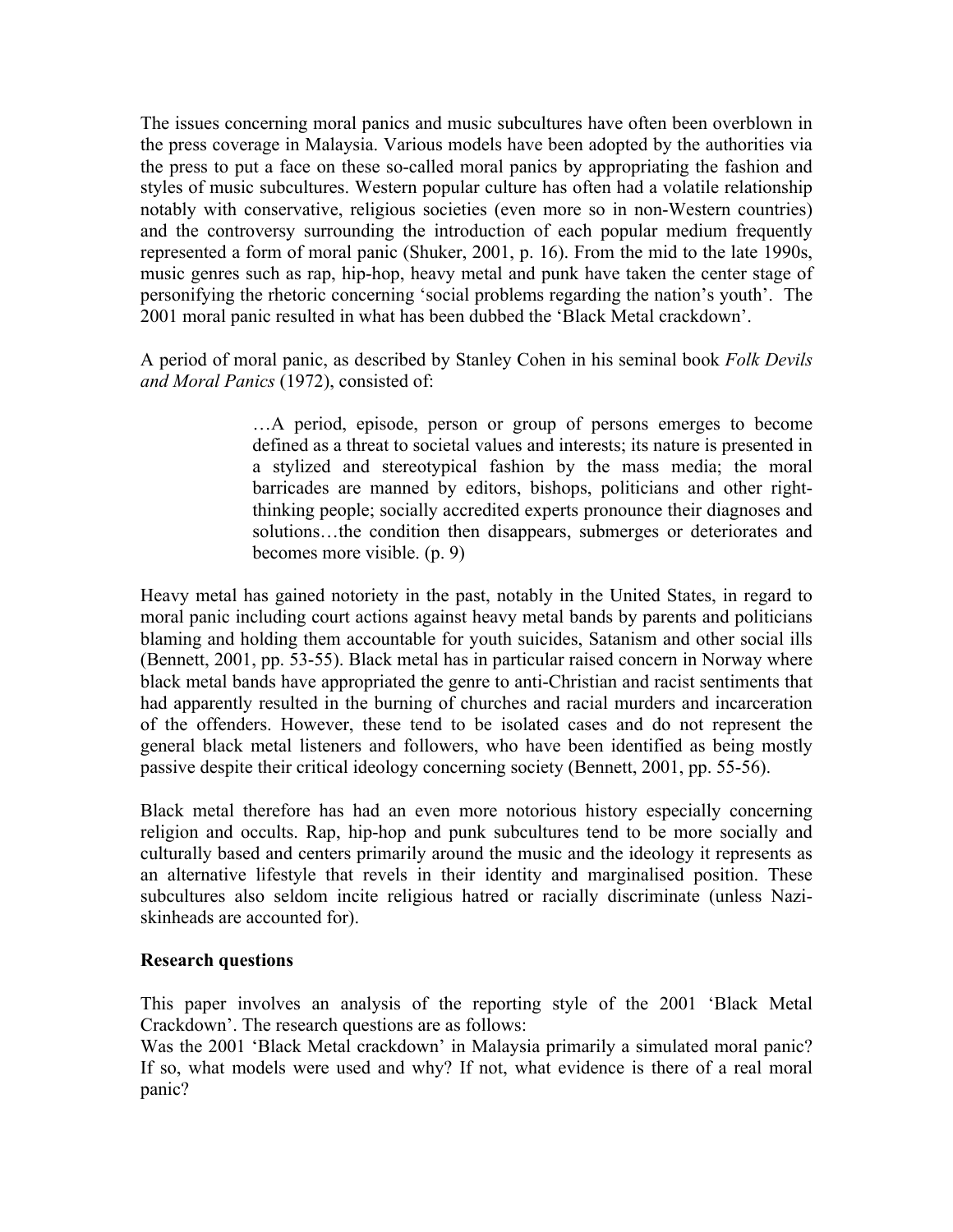The reporting style can be identified as that of a religious model. Whether this was used for political means may be implied later in the analysis of the progress the reports take during the crackdown.

The appropriation of black metal as a moral panic is more volatile considering Malaysian ethnic and religious structure is brought into attention: the ethnic majority consists of the Malays and Malays are often born into Islam. In fact, all Malays, by definition, are Muslims (Milne & Mauzy, 1999, p. 12). While moral panics in Malaysia often involve the rhetoric concerning the social ills among youth, the concerns can be identified as religious as most of those identified as being involved the so-called black metal occults and Malay youths.

The panic and fear could very well stem from the appropriation of heavy metal iconography which has over the course of the genre's existence evolved towards fantasy and satanic imagery – most visible in album cover artworks and band t-shirts. These fantasy and satanic imagery conjures images of the devil which is in opposition to any religious belief and a threat to a religious faith. The combination of the Islamic background of the Malays in general and the conservative values Malay culture adopt and adhere to, Black Metal can be seen as the most successful for moral panic in Malaysia.

## **Methodology**

The analysis of the reporting style will be done by doing a textual analysis of the press reports that covered the incident. The textual analysis will look at the press reports by the Malaysian National News Agency (the official news agency – all news agencies are owned or at least partially owned by the government) from the beginning of the 'witch hunts' that began on July  $16<sup>th</sup>$  2001 to the last available press coverage on August  $18<sup>th</sup>$ 2001. The press reports are taken from the ProQuest electronic database and the reports have no authors or journalists accredited to. The analysis is therefore limited to this scope. A comparison to the initial actual newspaper reports (the national daily *New Straits Times*) will be used to identify any similarities in reporting style. The analysis examines how the iconography associated with heavy and black metal was reported and the recurring times it appears in opposition with the religious, Islamic model used. Cohen's writing and theory on moral panics and reporting style is the basis of the analysis and will be used to identify how the Malaysian reports mirror the theories.

The 'witch hunts' began in the Northern state of Kedah and like other northern Malaysian states, such as the Islamic ruled states of Kelantan and Terengganu, is also known as very Islamic and conservative. The 'witch hunt' included stripping students (boys and girls) in schools to find any tattoos or the concealment of black shirts that would suggest an occult leaning. Even youths with long hair and who generally wear black were detained or questioned or threatened with haircuts. Among the behaviour and practices of the socalled black metal occults reported included animal sacrifices and blood drinking, digging graves, free sex, drug use/abuse, stepping on the Quran and viewing pornographic material.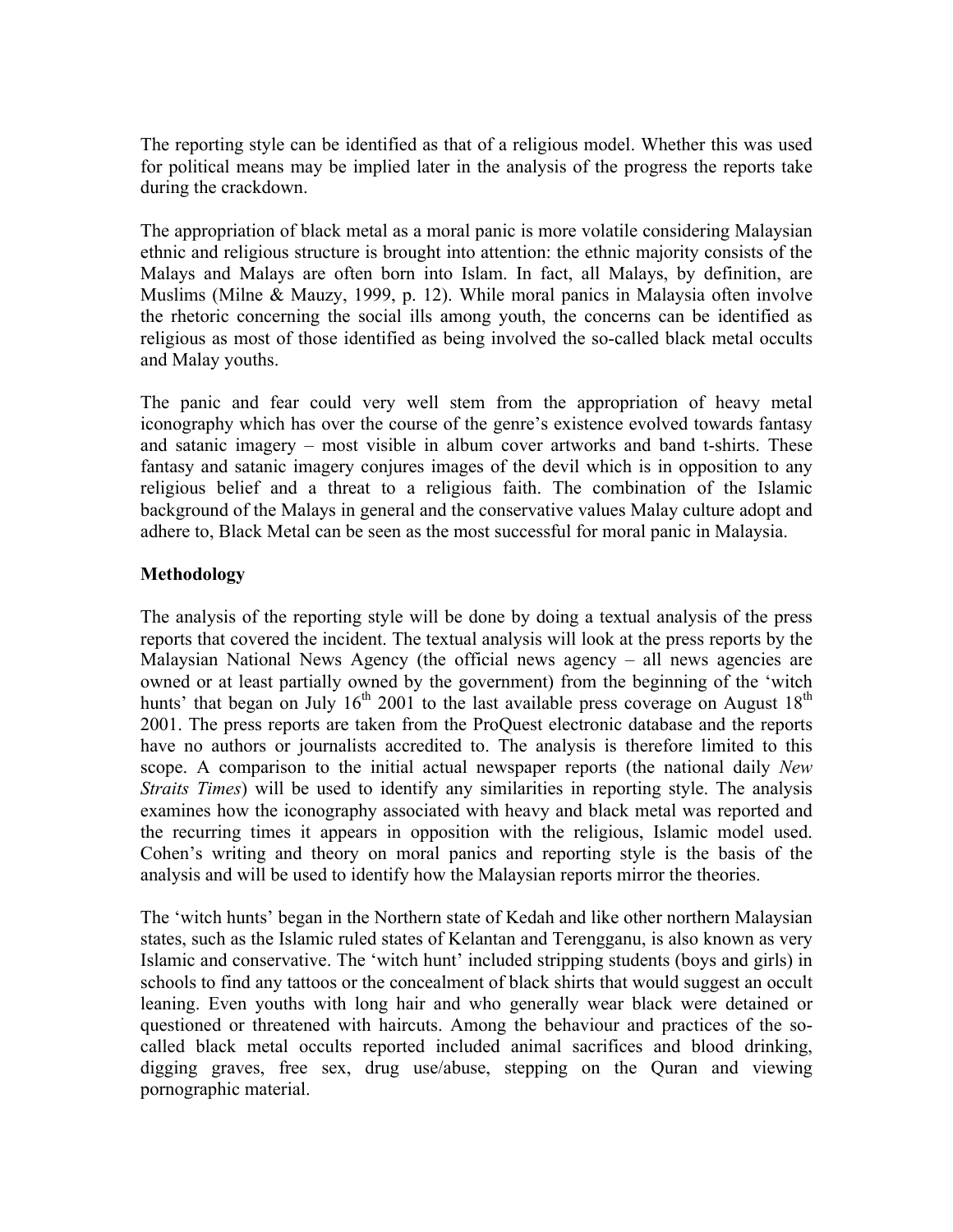What the textual analysis and research question hopes to achieve is the identification and dissection of the evil icon in opposition with the dominant Islamic model and the dialectic between good and evil in the reporting. Since the actual reasons behind the 'witch hunt' campaign cannot be easily identified, the political assumption behind the campaign will be speculated based on other available news reports covering the same time-line.

## **Analysis**

The sequential model as described by Cohen (1972) used to describe the phases of a typical disaster seems to parallel that in the 'Black Metal crackdown' reporting:

- 1. *Warning:* during which arises, mistaken or not, some apprehension based on conditions out of which danger may arise. The warning must be coded to be understood and impressive enough to overcome resistance to the belief that the current tranquility can be upset.
- 2. *Threat:* during which people are exposed to communication from others, or to signs from the approaching disaster itself indicating specific eminent danger.
- 3. *Impact:* during which the disaster strikes and the immediate unorganized response to the death, injury or destruction takes place.
- 4. *Inventory:* during which those exposed to the disaster begin to form a preliminary picture of what has happened and of their own condition.
- 5. *Rescue:* during which the activities are geared to immediate help for survivors. As well as people in the impact are helping each other, the suprasystem begins to send aid.
- 6. *Remedy:* during which more deliberate and formal activities are undertaken towards relieving the affected. The suprasystem takes over the functions the emergency system cannot perform.
- 7. *Recovery:* during which, for an extended period, the community either recovers its former equilibrium or achieves a stable adaptation to the changes which the disaster may have brought about. (pp. 22- 23)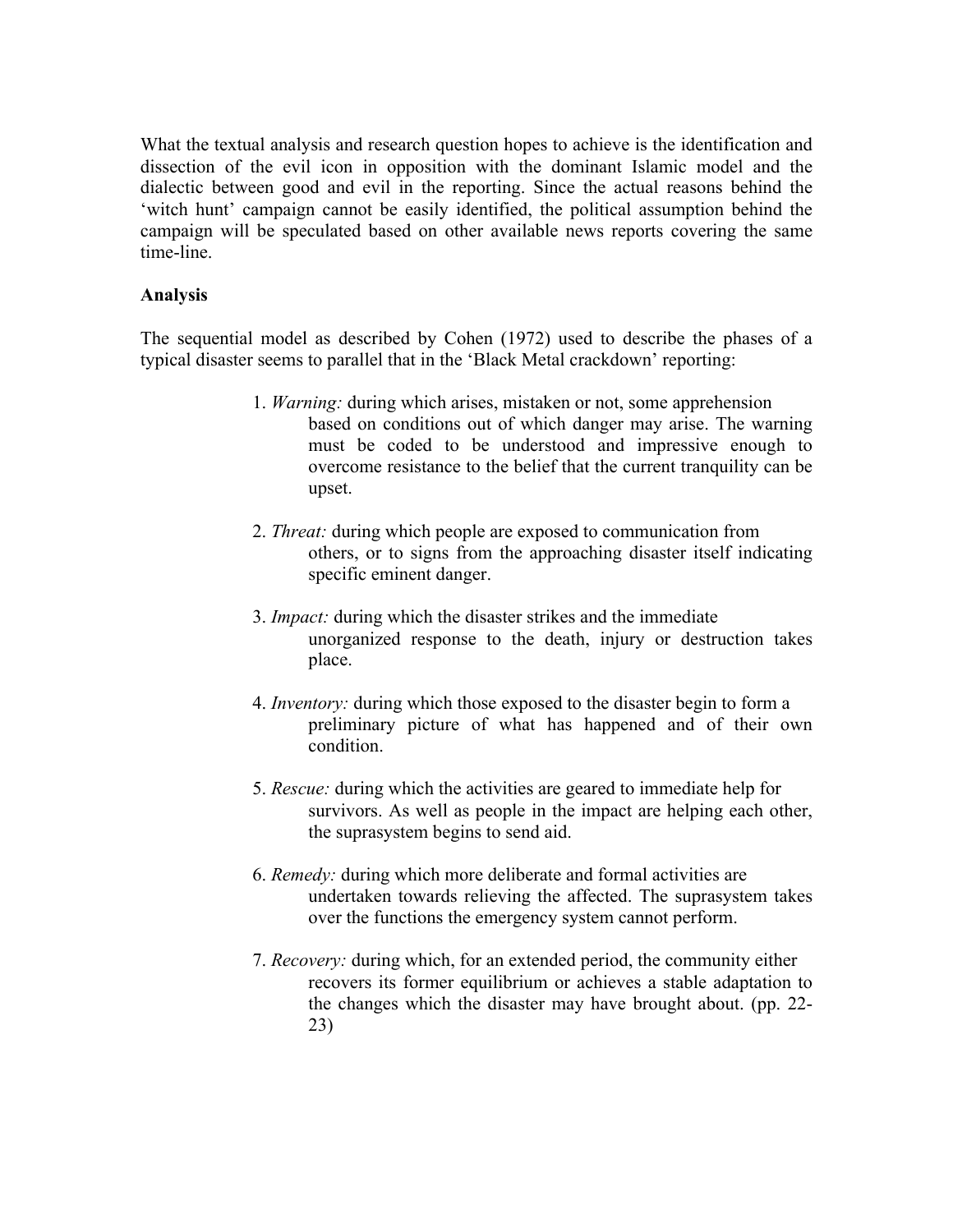The hypothesis that the crackdown is a simulated moral panic can be based on the third sequence, the *impact*, in which there had been no actual proof of damage done by the Black Metal groups other than the damage to Islamic 'belief' and 'morals'. The initial sequences of *warning* and *threat* had not been substantially supported by an actual *impact*  and the only evidences reported mostly consisted of Black Metal paraphernalia and 'reformed' ex-Black Metal member(s) confessions. In fact, there had been many false alarms concerning certain youth gatherings and such that had turned out to be 'innocent' gatherings or totally unrelated to Black Metal groups. The lack of any strong voice and opinions (if any) from academic or independent professionals from non-governmental organisations being interviewed in the reports also show considerable loopholes in the sourcing.

The first four initial reports (July  $16<sup>th</sup>$ , two reports on  $17<sup>th</sup>$  and  $21<sup>st</sup>$ ) by the Malaysian National News Agency relied on quotes by authority figures in the order from the National Unity and Social Development Minister (describing it as a "street gang"), the Education Director General (describing it as a "group"), the Deputy Prime Minister (describing it as a "menace" and "a social problem") and a Minister in the Prime Minister's Department (describing it as a "dangerous virus" and a "cancer…which will lead to the destruction of Muslims in the country").

The expressions used in these initial reports at first suggests a *warning* that warrants further investigation and the words used to describe Black Metal followers ("street gang" and "group") did not imply grave social concerns as these descriptions merely imply deviant social groupings, nothing *too* serious. However, by quoting an authority figure of the stature such as the Deputy Prime Minister leads on to imply an escalating *threat* and the word used ("menace" and "social problem")*.* This is further supported by a quote in a report four days later from a Minister in the Prime Minister's Department who uses the strong words such as "dangerous virus" and "cancer" and implies the *threat* it poses to Muslims in the country. Within the span of five days the image of these Black Metal 'members' (mostly high school students and youths) had escalated from mere isolated 'deviant' social groups to a huge threat to society, Muslims particularly, and that warrants a crackdown.

It is a common tactic for those in positions of leadership in social institutions who are given the responsibility of managing situations such as moral panics to adopt the public demeanor of calm father figures managing the irrational outburst of an adolescent – once the emotion subsides, it is assumed, the panic will go away (Horsfield, 1997, p. 5). This is exactly what had happened – the binary opposition of the paternal, adult father figure of the authorities versus the adolescent members of the Black Metal groups and later the binary opposition between the 'good', righteous religious Muslim leaders (a position also adopted by the politicians) versus the 'evil', ignorant youths of the Black Metal groups. If the panic was indeed pure simulation, it may explain the fact that it eventually disappeared within a month, at least in the reportings.

What is evident in the events reported is this seemingly clear cut binary oppositions ('adult rationalism' versus 'adolescent irrationality' and 'good' versus 'evil') and the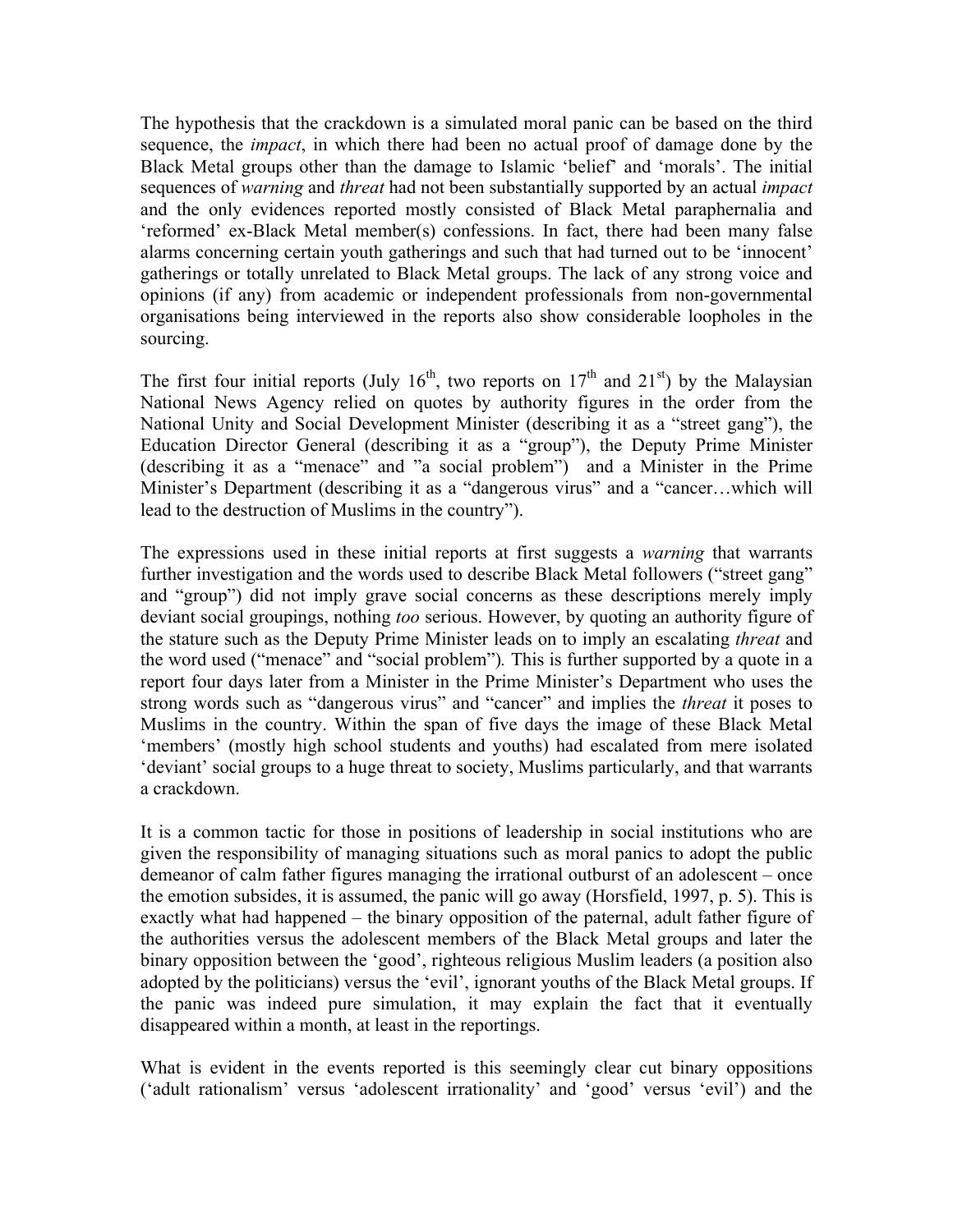rapid succession from the initial *warning* to the *remedy* and *rescue.* The entire fiasco lasted just over a month. The reluctance of the police to intervene (the Inspector General of Police is quoted also on July  $21<sup>st</sup>$  as saying that "it is not a national security problem …more social than criminal" and later by the North-East District Police Chief who stated that "it would be futile merely to investigate what could be just another modern day fashion" on July  $24<sup>th</sup>$ ) might allude a political bias in pointing the finger too quickly. The rapid progress from a religious concern (July  $21<sup>st</sup>$ ) to a political concern ("...aimed at bringing down the government…it was used by the opposition to show the failure of the government to curb social ills among the youth" on August  $4<sup>th</sup>$ ) also seems a bit rushed considering the fact that the *remedy* and *recovery* sequence by the authority offered up a rather quick, clean and simple, and effective solution: by treating Black Metal followers with medicine to complement counseling and motivational programmes (August  $12<sup>th</sup>$ ), using local music personalities to combat social ills (August  $17<sup>th</sup>$ ) and by the 'integrated action' between the Education Ministry, the police, the Home Ministry, the National Unity and Social Development Ministry, the National Security Division and the Malaysian Islamic Advancement Department (JAKIM).

#### **The Religious Model and Exaggeration**

The association made between the Black Metal followers and drug use and viewing pornography also can be seen as an attempt to scapegoat Black Metal as an icon symbolically associated with social ills and evils (the burning of the Quran, animal sacrifice, blood drinking etc.). The involvement of Muftis (a professional jurist who interprets Muslim law), the Kedah State Exco for Religious Affairs, JAKIM and the Kedah Islamic Affairs Council certain helped propagate a religious concern thus a religious model. The frequent mention of "threat to religious beliefs", "faith" and "Malay youths" in the same discourse of an imminent 'evil' consisting of "occult worship", "Devil worship" which could lead to the "destruction of Muslims" favors the authorities who take a religious model to propagate a panic and launching a crackdown campaign.

With an already established religious model, such generalizing and phrases based on the associated Black Metal iconography is further exaggerated in the mode and style of 'over-reporting' which distorts the alleged damaging effects which is still yet to be proven by concrete evidences or events. The sensational headlines, the melodramatic vocabulary and the deliberately heightening of those elements are also characteristic of most crime reporting (Cohen, 1972, p. 31). Religion, while very personal, can work to great lengths in this case since most of the alleged members were from religious schools. By brandishing Black Metal as a 'demonising' property, like a criminal on the run, it became mythical immoral and inherently evil entity, a 'virus' as described earlier, which threatens the very fabric and structure of the Muslim community, specifically the 'fragile', 'confused' and 'irrational' Muslim Malay youths.

The demonising of its associated genre, heavy metal, had not occurred prior to this. In fact, more than 10 years earlier (December 5, 1988), the *New Straits Times* ran an article which rather trivialized heavy metal and associated it with Malay youth rebellion (Lockard, 1998, p. 258) and most of the heavy metal followers are described as 'kutus'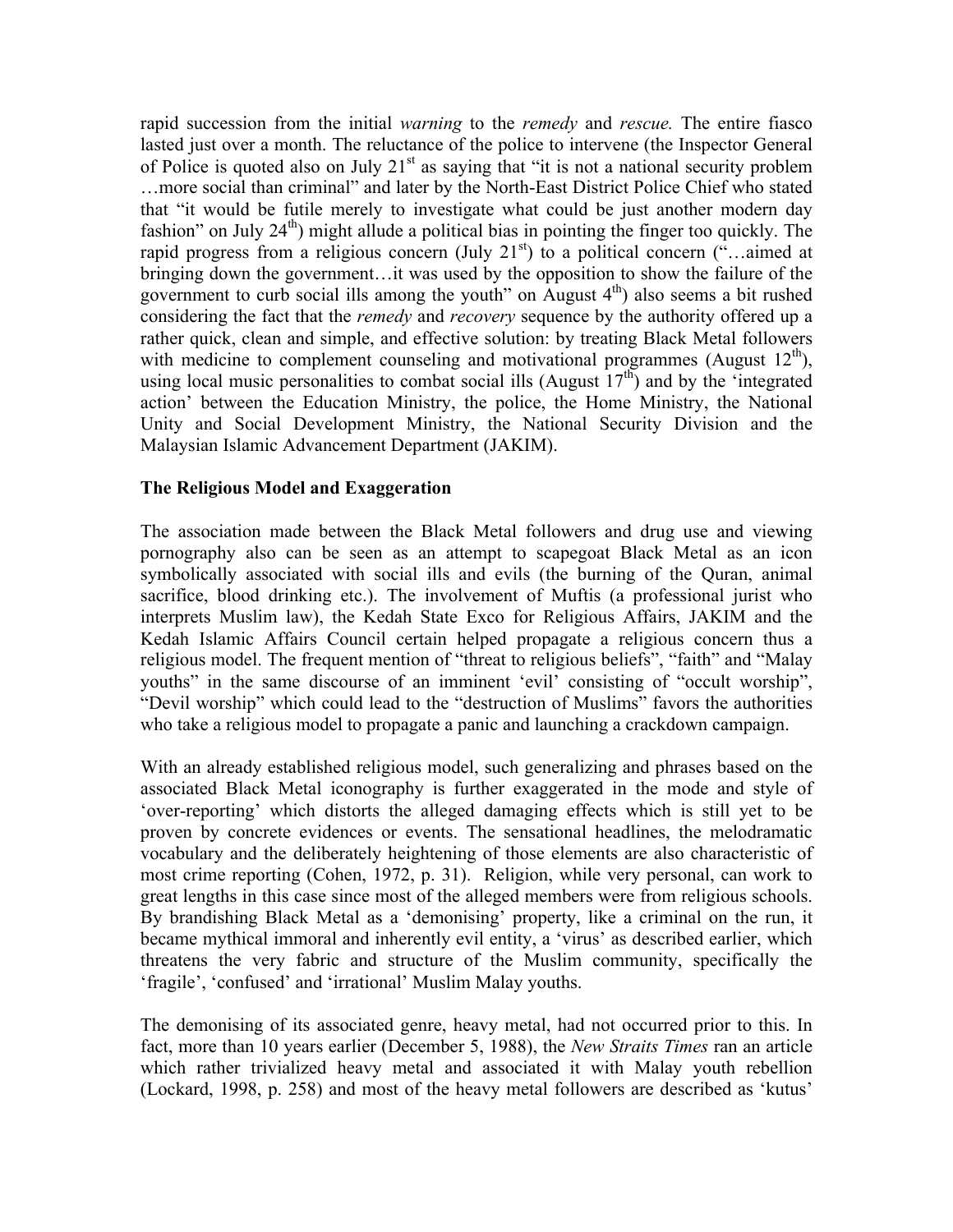(head lice) and seen merely as loafers who laze around shopping malls. The suggestion by one State Minister (July  $30<sup>th</sup>$ ) that three youth groups identified as having "high risk tendency of being influenced by the Black Metal occult group" can be found "usually loafing around shopping complexes on weekends or public holidays and at concerts" does not warrant a 'demonising' tag. It inherently points to the religious model in providing solutions and contrast rather than tackle the social (or even economic) issues associated with the behaviour.

## **Political Aims?**

What can be implied, by considering other events before and during the crackdowns began, is that the Black Metal groups were used as a scapegoat to symbolize the social problems (such as increasing reports of rape cases, drug abuse and the authority's attempt to curb pornography) that were going reported on *and* also as a political tool to divert the public's attention from more serious political issues concerning the ruling government (such as the use of the Internal Security Act to subdue student activists and the opposition) . This section will examine the other news stories and events reported in the national daily *New Straits Times.* The month of July 2001 was full of events that were both socially and politically alarming. Among the reports by the *New Straits Times* coverage in July 2001 included:

- $\blacksquare$  July 5<sup>th</sup> a cover story of a 16 year-old student being raped and murdered in the southern state of Malacca;
- July  $6<sup>th</sup>$  a cover story on the arrest of a student activist under the Internal Security Act (ISA);
- **July**  $8^{\text{th}}$  a cover story on the arrest of a second student activist under the ISA; and an 'amok' incident in which a man (believed to be a drug addict) kills his father and stabs his mother and sister;
- July  $9^{th}$  a headline about a 'New ruling to enter university helping students to focus on studies and stay away from unproductive activities' in which concern was raised in regard to student, particularly Malays, who consider the university as a center to rally against the government;
- July  $16<sup>th</sup> a$  page 13 report (no reporter credited) about the arrest of 31 people, including seven women, who involved in an illegal gathering in front of a detention camp protesting about the ISA and asking for the release of detainees (the police said they were supporters of the Opposition).

The July  $5<sup>th</sup>$  report about the rape and murder case and the July  $8<sup>th</sup>$  'amok' case are one of many crimes that were reported during this period (a suggestion that something is going wrong in Malaysian society). The first report about Black Metal groups was on the July  $17<sup>th</sup>$  edition, in page 7 ('Ministry to check on group called Black Metal'). During this period, there were also concerns, in most of the news coverage, about the activities of university students on campus that included anti-establishment, anti-government and proopposition activities.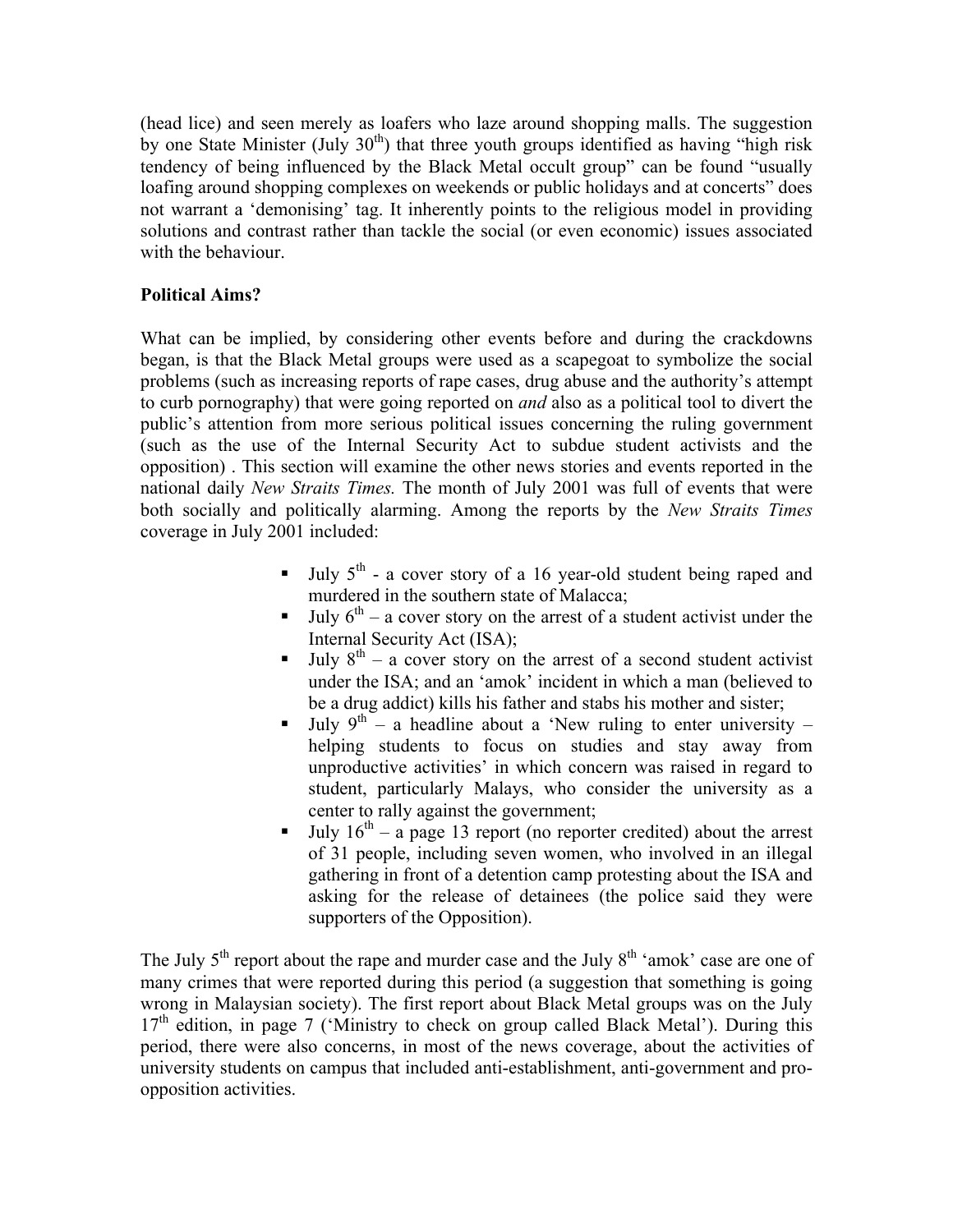The rising number of people being detained by the ISA (including the arrest of nine opposition leaders in April 2001 and the two student activists – subsequently released later – in July) for allegedly spreading anti-establishment and anti-Government sentiments and support could be one of the main political reasons in instigating a moral panic to distract the public, notably the rural and non-metropolitan population. At the same time, there was a hotly contested by-election in Likas (East Malaysia) where the Government coalition had accused the Opposition of deploying 'phantom voters'. It is worth noting that the entire crackdown eased and remedies were procured after the byelection had ended, although to what extent this was influenced by the by-election remains to be explored.

One action involving the 'witch hunts' which raised eyebrows was the raiding of shops selling black metal paraphernalia or CD and VCD sales: even illegal VCD stalls were raided for this purpose. *Time* magazine (September 10, 2001) quoted a then-deputy of the opposition party who suggested that the entire black metal fiasco was merely an attempt to cur the opposition because such VCD stalls also held the VCDs of opposition parties. There is indeed a rising trend among opposition political parties to distribute their views and manifestos via VCDs which can be produced at a low-cost since there is virtually no room for the opposition in the predominantly state-owned and controlled media. This could explain the insistence on raiding VCD stalls for purposes of eliminating the sale of pornographic VCDs that is repeated throughout the reports (and linking it together with free sex as a staple Black Metal activity). There was also massive crackdowns on VCD pirates and sales of pornographic VCDs  $(\text{July } 17<sup>th</sup>)$  with authorities raiding illegal VCD factories and stalls during this period to the point that top officers were allegedly getting death threats (July  $20<sup>th</sup>$ ) from the pirating syndicates (which a majority of were run and owned by gangs). Two other cover stories on July  $20<sup>th</sup>$  included findings about the number of crimes committed by secondary students from 1999 to May 2001 (12 cases causing deaths, 123 rapes, 51 robberies and break-ins) and a teenager charged with murder, again implying via reporting an escalating problem among youths warranting action by the authorities. The July  $20<sup>th</sup>$  issues also included the most comprehensive initial reports linking Black Metal with Satanism and occult activities (also in outlining the progress of the crackdowns) in pages 10 and 16 and the headline on July 21 reported on the Prime Minister's concern over the moral degradation and crime among youths. The coincidence of the breakdowns of 'morality' in the number of the news reports during the span of these couple of days suggests, again, a parallel between the instigation and construction of a variety of moral panics and the Black Metal crackdown, which was already under way, as an affirmative action in prevention by the authorities in simulating a 'solution'.

Another issue that can be explored further is the relationship between popular music and politics in South East Asian countries and the possibility that the campaign was used as a subtle warning to any member of the music community to avoid anti-government sentiment. To a certain extent, the ignorance of a popular culture discourse by the Islamic elite in relating to Malaysian Muslim youths (and the rise of a consumerist culture as an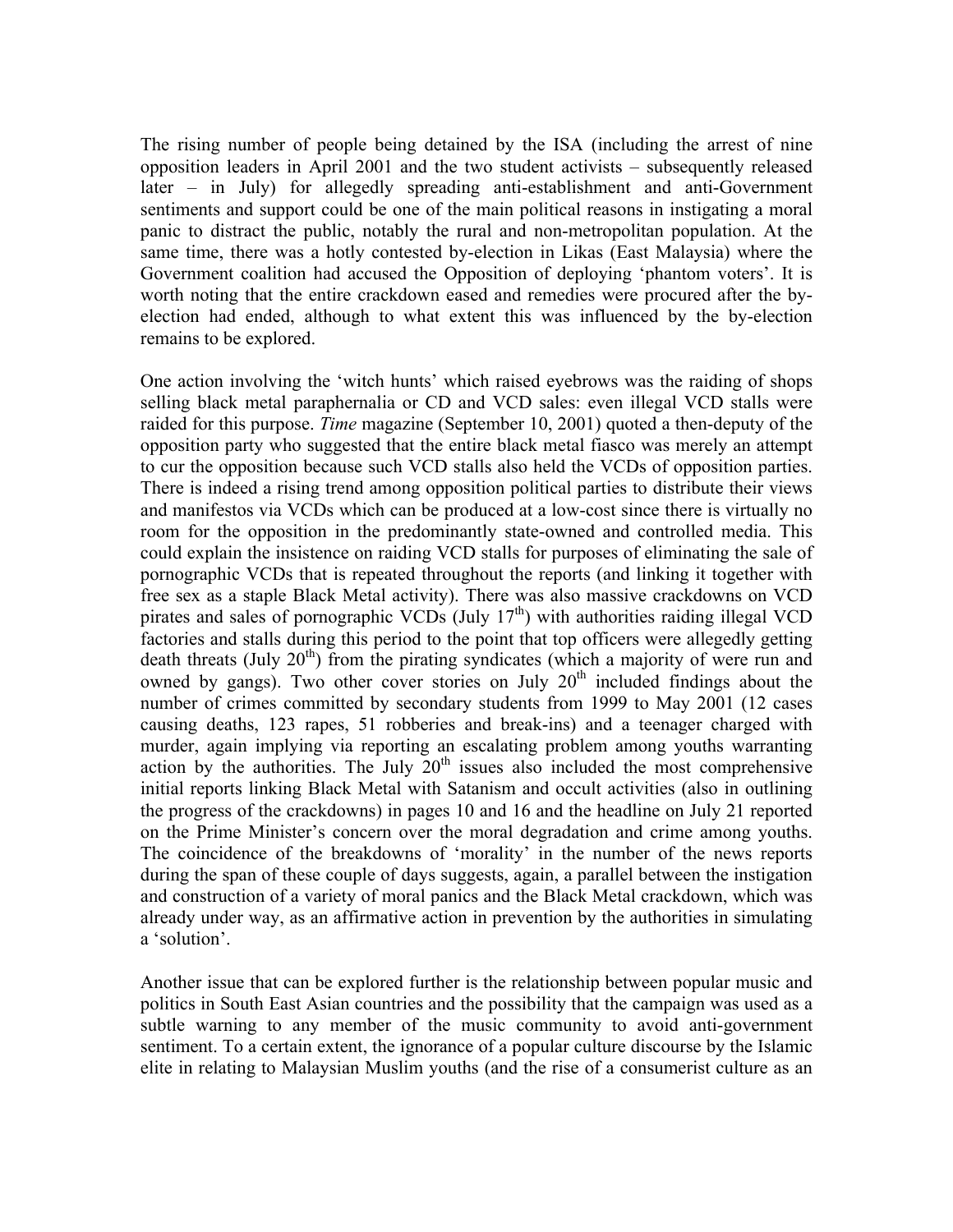alternative model) in building a cultural and political identity can also be explored (Noor, 1996, p. 1) as a precursor to such panics or concerns.

## **Conclusion**

In the end, it may be hard to exactly pinpoint the reasons behind such moral panics and the subsequent crackdowns but by comparing it against parallel social and political events, various assumptions, notably political diversion (or to display successes in governing and maintaining order), as the analysis has shown can be made. It is discouraging to note that figures of authority continually blame the absorption of Western popular culture among Malaysian youth groups as the source of all social ills and the style of reporting leaves little room for any other possibilities or arguments. Although there may actually have been an actual Black Metal occult which had carried out the alleged activities, the unwarranted mass stereotyping and scapegoating of youth groups accompanied by the method of reporting using an Islamic simulation model (which eventually led to the crackdown) is disheartening since other cultural considerations and discourses (even the availability of real substantial evidences other than t-shirts, CDs, VCDs etc.) relating to the causes were virtually ignored and never really explored thoroughly in the news reports.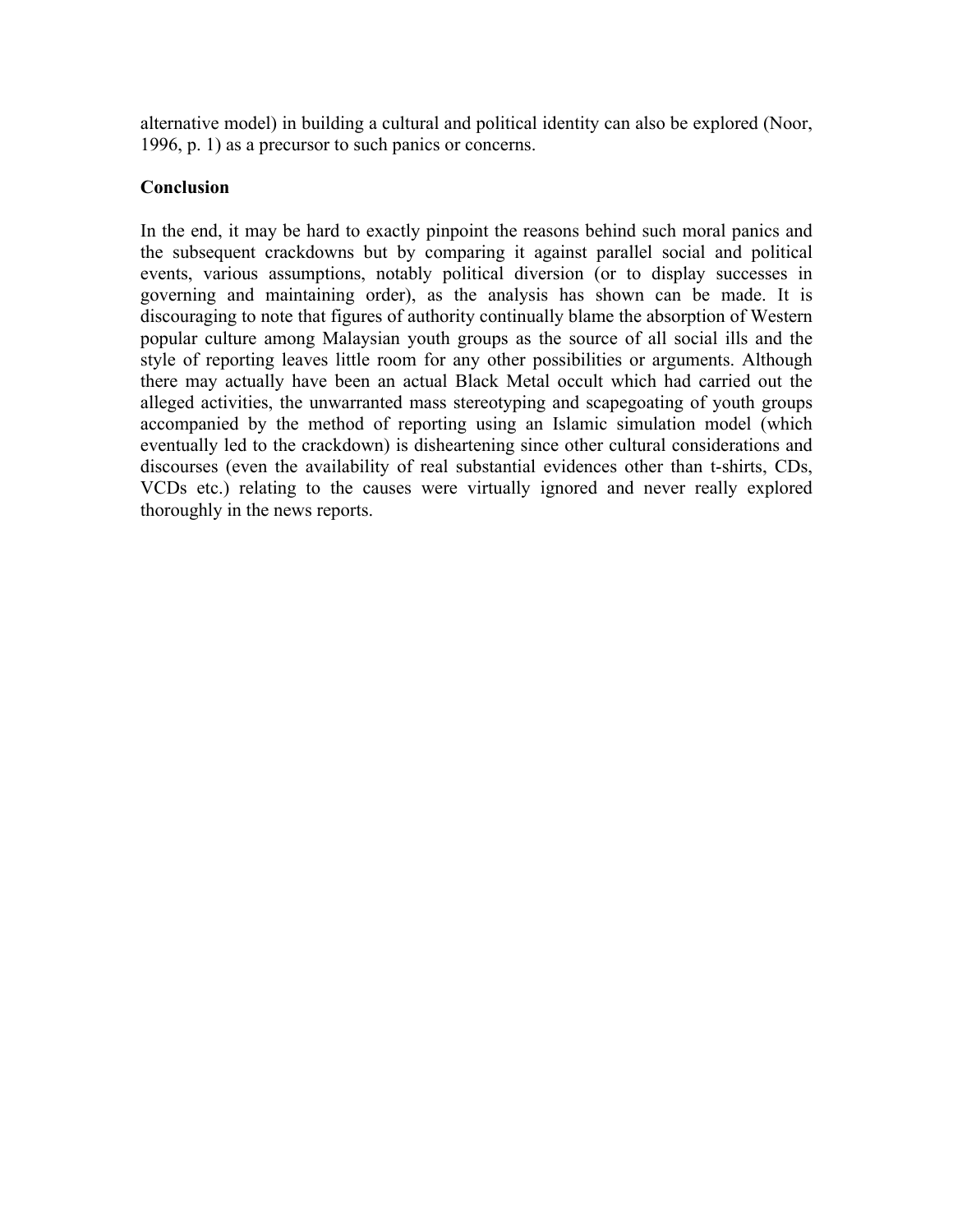#### **References**

Bangkuai, J. (2001, July 20). Panel to tackle 'Black Metal. *New Straits Times,* p. 16.

Bennett, A. (2001). *Cultures of popular music.* Open University Press: Buckingham.

Cohen, S. (1972). *Folk devils and moral panics*. MacGibbon & Kee: London.

David, A. (2001, July 8). Second student activist arrested under ISA. *New Straits Times*, p.1.

Emmanuel, T. (2001, July 6). Student activist arrested under ISA. *New Straits Time*s*,* p.1.

Gerald, J. (2001, July 8). Amok kills father, stabs his mother and sister. *New Straits Times*, p.1.

Horsfield, P. (1997). Moral panic or moral action? The appropriation of moral panics in the exercise of social control*. Media International Australia*, *85,* pp. 32- 39.

Joheng, J., & Lee S. I. (2001, July 20). Police compiling information on activities of black metal gangs. *New Straits Times,* p. 10.

Lee, S. I. (2001, July 20). Top officer gets death threat – MPPJ head Emran lodges report as VCD pirates reel from crackdown. *New Straits Times,* p.1.

Lockard, C. A. (1998). *Dance of life: popular music and politics in south east asia.* University of Hawai'i Press: Honolulu.

Milne, R.S., & Mauzy, D. K. (1999). *Malaysian politics under mahathir*. Routledge: London.

Noor, F. A. (1996). *Youth culture & Islamic intelligentsia: Ignoring the popular cultural discourse*. Retrieved from: http://www.muslimedia.com/archives/sea98/youth.htm.

Razali, M. J. (2001, July 20). Teenage charged with murder of schoolgirl. *New Straits Times,* p.1.

Said, R. (2001, July 23). Police told to check negative influence of black metal cult. *News Straits* Times*,* p.1.

Sennyah, P. (2001, July 20). Secondary students committed 12 cases causing death. *New Straits Times,* p.1.